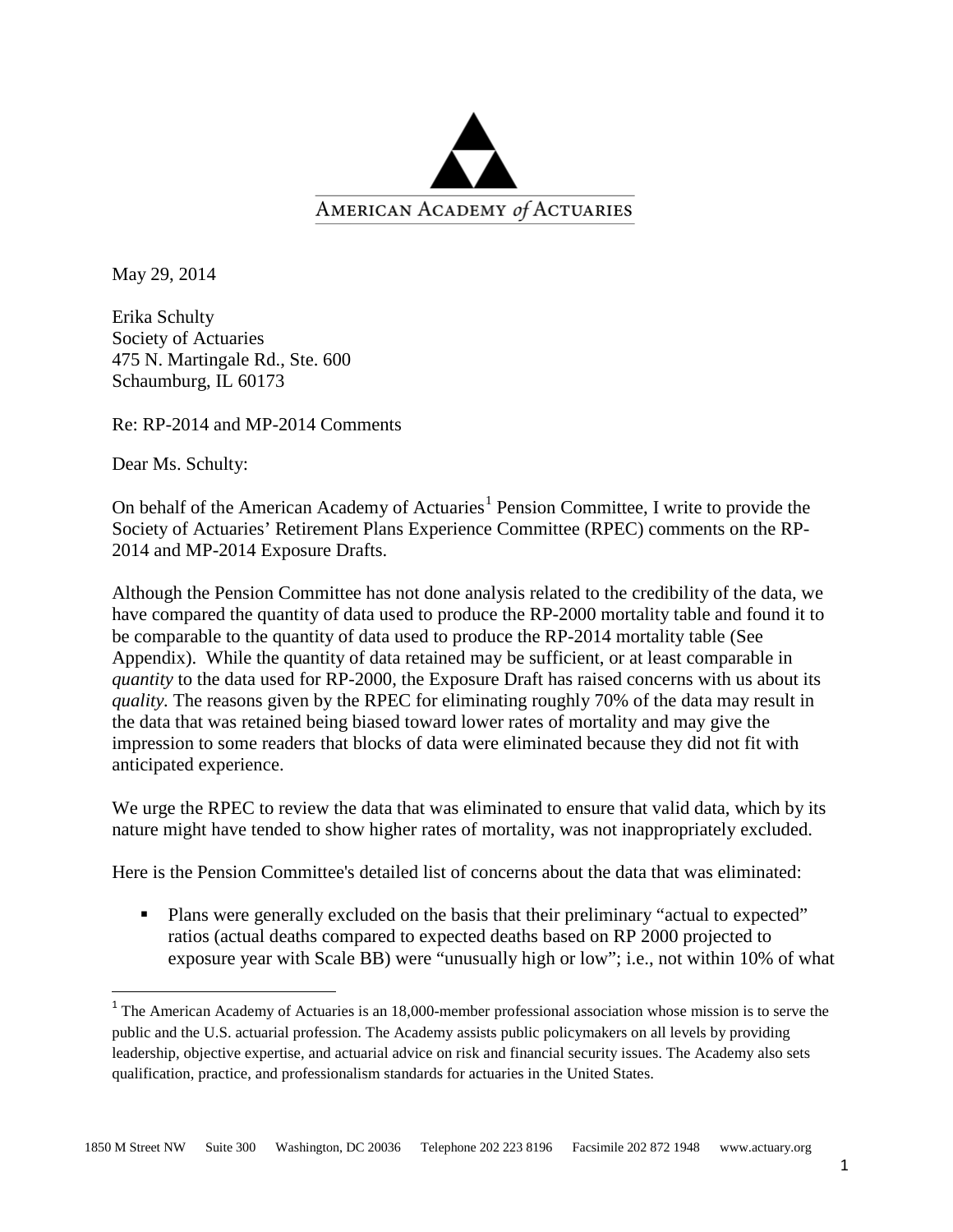was expected at a 95% confidence level. No information is given as to whether the experienced deaths were mostly unexpectedly high or unexpectedly low, so we do not know what effect these exclusions had. More information should be provided regarding these exclusions so their effect can be understood. In addition, the report should explain why RPEC believes it is appropriate to exclude data that differs by more than 10% from what they expected , and why 95% is the appropriate confidence level, especially for smaller plans.

- On page 15 the Exposure Draft says that the RPEC asked the contributing organization about unexpected results, and the data was only kept if the contributing organization "confirmed that the actual to expected [ratio] was reasonable." Again, more information should be provided so that the appropriateness of the exclusions and their effect on the study can be better understood.
- The RPEC eliminated from inclusion two large public employee plans on the basis that they are not representative of private employer plans because they showed higher mortality. But the MP-2014 Exposure Draft says on page 11 that, "As part of the analysis performed in connection with the Scale BB Report [16], RPEC had determined that between calendar years 1998 and 2006 the mortality improvement patterns of two large public plans were generally consistent with those based on of the SSA mortality data." Therefore, it appears the RPEC used the fact that the public employee plan improvement was similar to SSA to conclude that the SSA mortality improvement can be applied to private employer plans, while at the same time saying that the public employee plan data is not representative for private plans.
- The study used a process in which records from different years for the same participant were linked together to produce a consolidated record that could be followed through the entire exposure period, and if this linkage could not occur the data wasn't used. We believe that a linkage is more likely to fail, with the data then excluded, in cases where a death has occurred, biasing the data retained. No such approach was apparent in the RP-2000 study.
- **Data was excluded if there was "missing, incomplete or inconsistent" information. One** of the examples cited of "inconsistent" information was when the plan used the same identifier for the participant and the resulting surviving spouse/beneficiary, and the "inconsistency" was that the gender code changed. This would appear to introduce a bias toward disregarding data where deaths occurred. It appears (page 14) that if the gender changed in what was understood to be a consolidated record for a single person, the gender that appeared most often was assumed to be correct. However these could also have been unrecognized cases of deaths with a survivor with the same identifier in the record; many plan administrators keep records this way for ease in identification of the original participant.
- The 120 plans which submitted data were winnowed down to 38, with two-thirds of the retiree experience (the most important experience by far) coming from five plans. This is a small base of plans, which could skew the results towards specific industries (it is not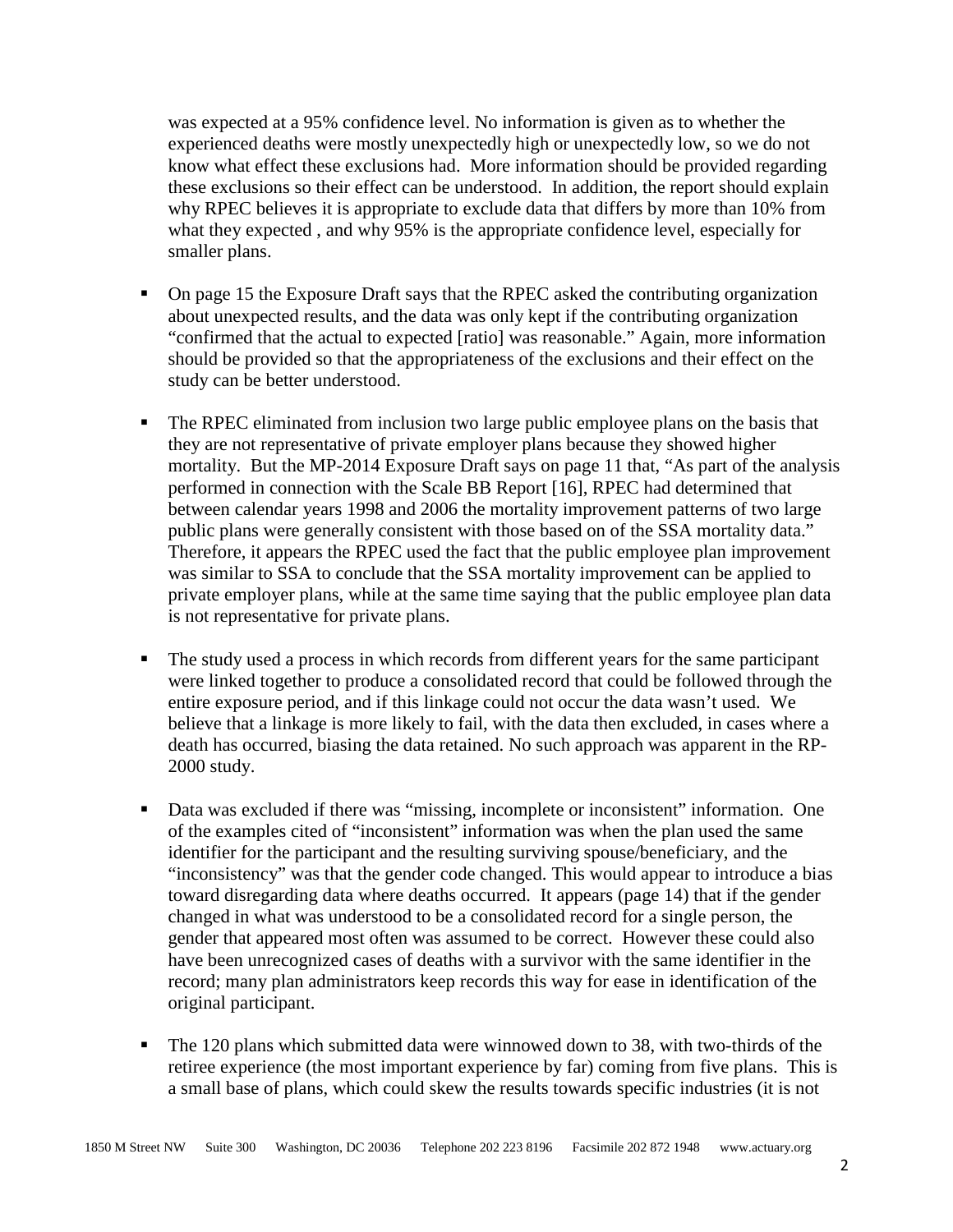known to us what industries these five plans represent); the RP-2000 study did not appear to be similarly overrepresented by a handful of plans in a very few industries.

- In contrast to roughly 30% of data retained in this study, RP-2000 used 75% of the data submitted (10,957,000 exposed life years included and 3,655,000 excluded). The 2000 study deleted data mostly because RPEC decided not to include multiemployer and government plans, since these plans were not required to use current liability mortality and the study had as one of its aims determining a suitable table for that purpose. A small percentage (less than 10%) was excluded for other reasons.
- Beneficiaries are included with healthy retirees. A couple is likely to choose a form of payment that takes into account the relative health of the retiree and the beneficiary, making joint-and-survivor and term-certain annuities more likely to be chosen when the beneficiary is healthier than average. Including beneficiaries with healthy retirees could result in overstating actual rates of retiree mortality. The decision about whether to value beneficiary liabilities using lower rates of mortality should be based on the plan design, the population, and the plan's specific experience, not incorporated universally by way of the underlying mortality table.
- We are concerned about the non-inclusion of data from the Pension Benefit Guaranty Corporation (PBGC). The PBGC has said they are willing to provide it. Also the PBGC has commented that it routinely performs its own mortality studies and found the RP-2000 table, projected with scale AA and setback 1 year, to be the best fit with PBGC experience. This is a significant amount of data which could materially impact the results.

In addition to our concerns about the data, the Pension Committee believes that the RPEC should also address the following issues:

- The exposure draft firmly indicates that RP-2014 and MP-2014 should be used for all private plans. Although the 1% ultimate improvement rate and the 20-year phase-in used to develop MP-2014 may be reasonable, they are speculative and other assumptions might also be reasonable. Therefore, we suggest that the language in the Exposure Drafts be softened and made more flexible (perhaps with boundaries that the RPEC deems to be reasonable) and that a tool be made available that would allow for alternative assumptions for the ultimate improvement rates over various projection periods.
- We believe that the two-dimensional nature of MP-2014 creates a false impression of greater precision, while also greatly complicating the process of actuarial valuation of pension liabilities and the understanding of plan administrators and participants. We believe that nearly identical results can be obtained from a one-dimensional improvement scale, and urge the RPEC to produce one, as a supplement to MP-2014.

Although we appreciate the tables showing the change from RP-2000 with generational AA, we believe that illustrating the changes from the Pension Protection Act (PPA) funding tables would be more useful as these tables are more commonly used today and thus would provide a more helpful comparison of the effect of the change.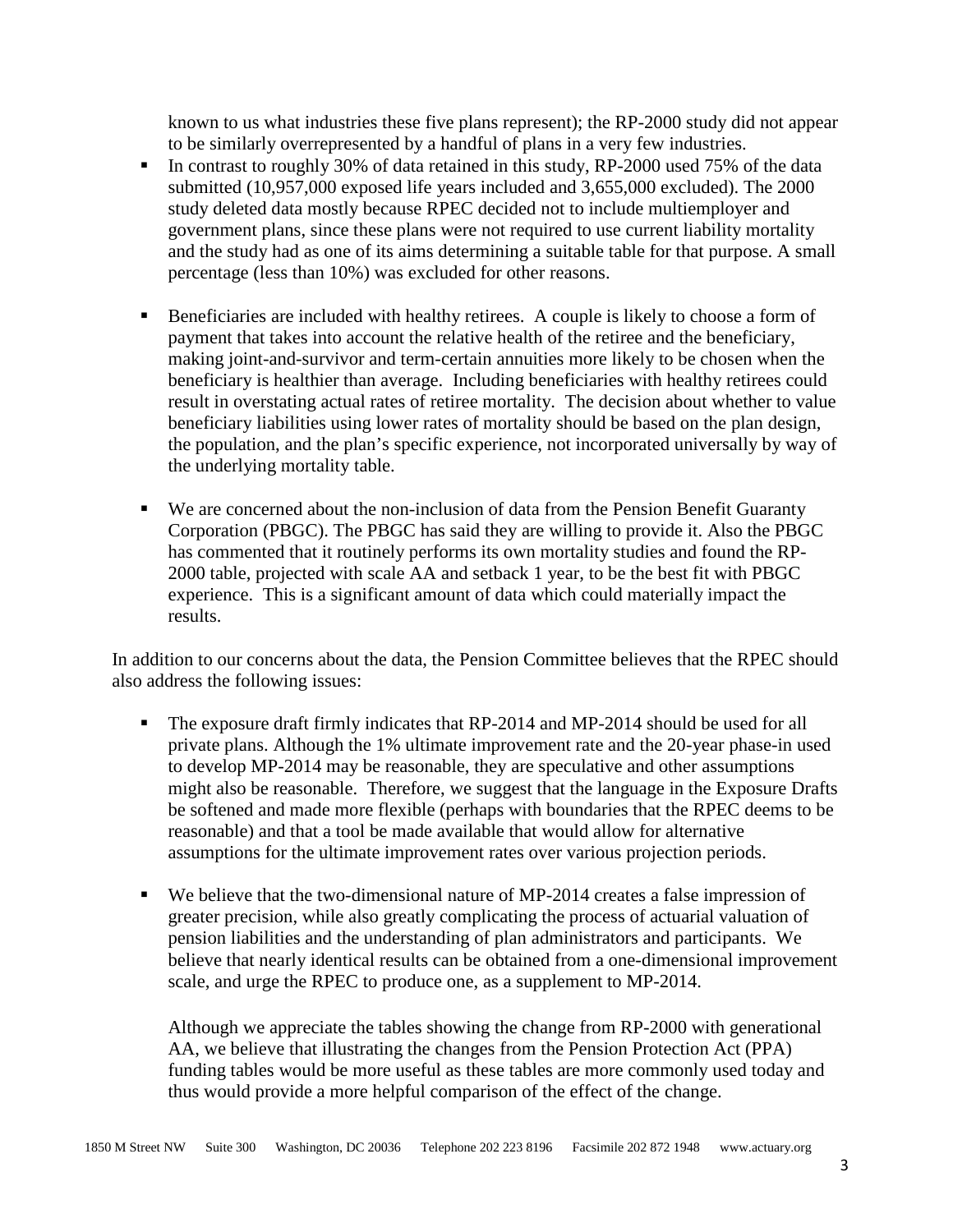We are concerned that the issues described above, if not addressed, will potentially cause MP-2014 and RP-2014 to be viewed as flawed. We urge the RPEC to closely review each of the decisions underlying the exclusion of data, particularly data that the RPEC judged to be unreasonable. We are especially concerned that excluding all data from plans with "outlier" ratios of actual to expected mortality may not take into account the inherent variability in mortality experience.

The Pension Committee appreciates the opportunity to comment on this matter. Please contact Assistant Director of Public Policy Bill Rapp [\(rapp@actuary.org;](mailto:rapp@actuary.org) 202/223-8106) if you would like to discuss these comments further.

Sincerely,

Michael F. Pollack, FSA, MAAA, EA, FCA Chairperson, Pension Committee American Academy of Actuaries